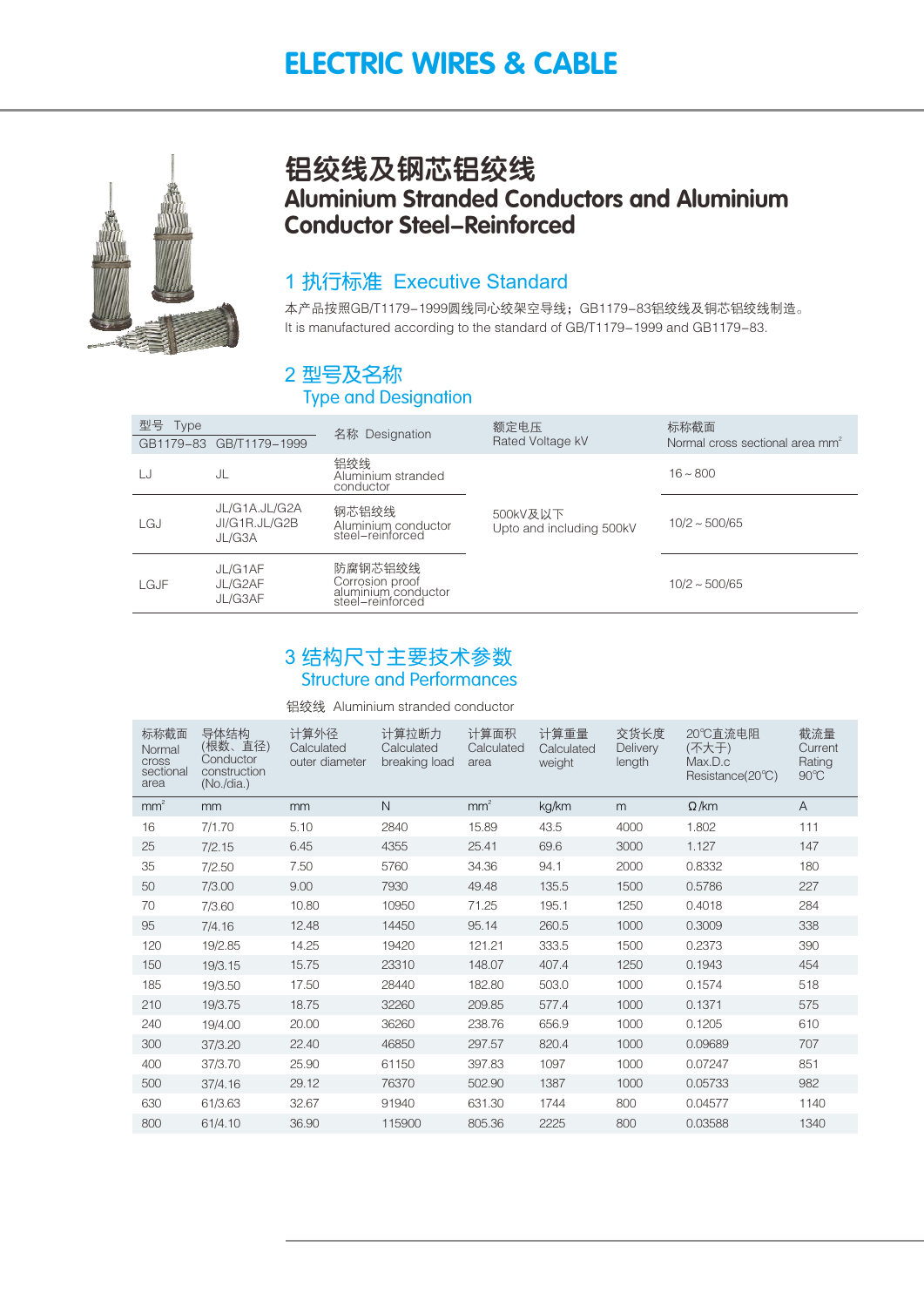# 电线电缆类

| 标称截面<br>铝/钢<br>Normal<br>cross | 导体结构<br>计算外径<br>(根数/直径)<br>Calculated<br>Conductor<br>outer diameter<br>construction<br>(No./dia.) |        | 计算面积<br>计算拉断力<br>Calculated<br>Calculated<br>breaking load<br>area |              | 计算重量<br>Calculated<br>weight | 交货长度<br><b>Delivery</b><br>length | 20℃直流电阻<br>(不大于)<br>Max.D.c<br>Resistance(20°C) | 截流量<br>Current<br>Rating<br>$90^{\circ}$ C |              |     |
|--------------------------------|----------------------------------------------------------------------------------------------------|--------|--------------------------------------------------------------------|--------------|------------------------------|-----------------------------------|-------------------------------------------------|--------------------------------------------|--------------|-----|
| sectional<br>area              | 铝AI                                                                                                | 钢 St   |                                                                    |              | 铝AI                          | 钢 St                              |                                                 |                                            |              |     |
| mm <sup>2</sup>                | mm                                                                                                 |        | mm                                                                 | $\mathsf{N}$ | mm <sup>2</sup>              |                                   | kg/km                                           | m                                          | $\Omega$ /km | A   |
| 10/2                           | 6/1.50                                                                                             | 1/1.50 | 4.50                                                               | 4120         | 10.60                        | 1.77                              | 43.1                                            | 3000                                       | 2.706        | 87  |
| 16/3                           | 6/1.85                                                                                             | 1/1.85 | 5.55                                                               | 6130         | 16.13                        | 2.69                              | 65.6                                            | 3000                                       | 1.779        | 111 |
| 25/4                           | 6/2.32                                                                                             | 1/2.32 | 6.96                                                               | 9290         | 25.36                        | 4.23                              | 103.2                                           | 3000                                       | 1.131        | 147 |
| 35/6                           | 6/2.27                                                                                             | 1/2.72 | 8.16                                                               | 12630        | 34.86                        | 5.81                              | 141.8                                           | 3000                                       | 0.8230       | 180 |
| 50/8                           | 6/3.20                                                                                             | 1/3.20 | 9.60                                                               | 16870        | 48.25                        | 8.04                              | 196.3                                           | 2000                                       | 0.5946       | 227 |
| 50/30                          | 12/2.32                                                                                            | 7/2.32 | 11.60                                                              | 42620        | 50.73                        | 29.59                             | 374.7                                           | 3000                                       | 0.5692       | 227 |
| 70/10                          | 6/3.8                                                                                              | 1/3.80 | 11.40                                                              | 23390        | 68.05                        | 11.34                             | 276.8                                           | 2000                                       | 0.4217       | 287 |
| 70/40                          | 12/2.72                                                                                            | 7/2.72 | 13.60                                                              | 58300        | 69.73                        | 40.67                             | 515.0                                           | 2000                                       | 0.4141       | 287 |
| 95/15                          | 26/2.15                                                                                            | 7/1.67 | 13.61                                                              | 35000        | 94.39                        | 15.33                             | 382.6                                           | 2000                                       | 0.3058       | 338 |
| 95/20                          | 7.4.16                                                                                             | 7/1.85 | 13.87                                                              | 37200        | 95.14                        | 18.82                             | 412.3                                           | 2000                                       | 0.319        | 338 |
| 95/55                          | 12/3.20                                                                                            | 7/3.20 | 16.00                                                              | 78110        | 96.51                        | 56.30                             | 712.8                                           | 2000                                       | 0.2992       | 338 |
| 120/7                          | 18/2.90                                                                                            | 1/2.90 | 14.50                                                              | 27570        | 118.89                       | 6.61                              | 380.6                                           | 2000                                       | 0.2422       | 390 |
| 120/20                         | 26/2.38                                                                                            | 7/1.85 | 15.07                                                              | 41000        | 115.67                       | 18.82                             | 469.1                                           | 2000                                       | 0.2496       | 390 |
| 120/25                         | 7/4.72                                                                                             | 7/2.10 | 15.74                                                              | 47880        | 122.48                       | 24.25                             | 530.9                                           | 2000                                       | 0.2345       | 390 |
| 120/70                         | 12/3.20                                                                                            | 7/3.60 | 18.00                                                              | 98370        | 122.15                       | 71.25                             | 902.1                                           | 2000                                       | 0.2364       | 390 |
| 150/8                          | 18/3.20                                                                                            | 1/3.20 | 16.00                                                              | 32860        | 144.76                       | 8.04                              | 463.4                                           | 2000                                       | 0.1989       | 454 |
| 150/20                         | 24/2.78                                                                                            | 7/1.85 | 16.67                                                              | 46630        | 144.67                       | 18.82                             | 552.1                                           | 2000                                       | 0.1980       | 454 |
| 150/25                         | 26/2.70                                                                                            | 7/2.10 | 17.10                                                              | 54110        | 148.86                       | 24.25                             | 603.9                                           | 2000                                       | 0.1930       | 454 |
| 150/35                         | 30/2.50                                                                                            | 7/2.50 | 17.50                                                              | 65020        | 147.26                       | 34.36                             | 679.6                                           | 2000                                       | 0.1962       | 454 |
| 185/10                         | 18/3.60                                                                                            | 1/3.60 | 18.00                                                              | 40880        | 183.22                       | 10.18                             | 586.5                                           | 2000                                       | 0.1572       | 518 |
| 185/25                         | 24/3.15                                                                                            | 7/2.10 | 18.90                                                              | 59420        | 187.04                       | 24.25                             | 709.6                                           | 2000                                       | 0.1542       | 518 |
| 185/30                         | 26/2.98                                                                                            | 7/2.32 | 18.88                                                              | 64320        | 181.34                       | 29.59                             | 736.1                                           | 2000                                       | 0.1592       | 518 |
| 185/45                         | 30/2.80                                                                                            | 7/2.80 | 19.60                                                              | 80190        | 184.73                       | 43.10                             | 852.5                                           | 2000                                       | 0.1564       | 518 |
| 210/10                         | 18/3.80                                                                                            | 1/3.80 | 19.00                                                              | 45140        | 204.14                       | 11.34                             | 653.4                                           | 2000                                       | 0.1411       | 575 |
| 210/25                         | 24/3.33                                                                                            | 7/2.22 | 19.98                                                              | 65990        | 209.02                       | 27.10                             | 793.0                                           | 2000                                       | 0.1380       | 575 |
| 210/35                         | 26/3.22 7/2.50                                                                                     |        | 20.38                                                              | 74250        | 211.73                       | 34.36                             | 858.0                                           | 2000                                       | 0.1363       | 575 |
| 210/50                         | 30/2.98                                                                                            | 7/2.98 | 20.86                                                              | 9.830        | 209.24                       | 48.82                             | 965.6                                           | 2000                                       | 0.1381       | 575 |
| 240/30                         | 24/3.60                                                                                            | 7/2.40 | 21.60                                                              | 75620        | 244.29                       | 31.67                             | 926.8                                           | 2000                                       | 0.1181       | 610 |
| 240/40                         | 26/3.42 7/2.66                                                                                     |        | 21.66                                                              | 83370        | 238.85                       | 38.90                             | 969.0                                           | 2000                                       | 0.1209       | 610 |
| 240/55                         | 30/3.20 7/3.20                                                                                     |        | 22.40                                                              | 102100       | 241.27                       | 56.30                             | 1113.4                                          | 2000                                       | 0.1198       | 610 |
| 300/15                         | 42/300                                                                                             | 7/1.67 | 23.01                                                              | 68060        | 296.88                       | 15.33                             | 943.0                                           | 2000                                       | 0.09742      | 707 |
| 300/20                         | 45/2.93 7/1.95                                                                                     |        | 23.43                                                              | 75680        | 303.42                       | 20.91                             | 1005.2                                          | 2000                                       | 0.09520      | 707 |
| 300/25                         | 48/2.85 7/2.22                                                                                     |        | 23.76                                                              | 83410        | 306.21                       | 27.10                             | 1062.0                                          | 2000                                       | 0.09433      | 707 |
| 300/40                         | 24/3.99 7/2.66                                                                                     |        | 23.94                                                              | 92220        | 300.09                       | 38.90                             | 1138.5                                          | 2000                                       | 0.09614      | 707 |
| 300/50                         | 26/3.83 7/2.98                                                                                     |        | 24.26                                                              | 103400       | 299.54                       | 48.82                             | 1215.5                                          | 2000                                       | 0.09636      | 707 |
| 300/70                         | 30/3.60 7/3.60                                                                                     |        | 25.20                                                              | 128000       | 305.36                       | 71.25                             | 1409.2                                          | 2000                                       | 0.09463      | 707 |
|                                |                                                                                                    |        |                                                                    |              |                              |                                   |                                                 |                                            |              |     |

#### 钢芯铝绞线 Aluminium conductor steel-reinforced